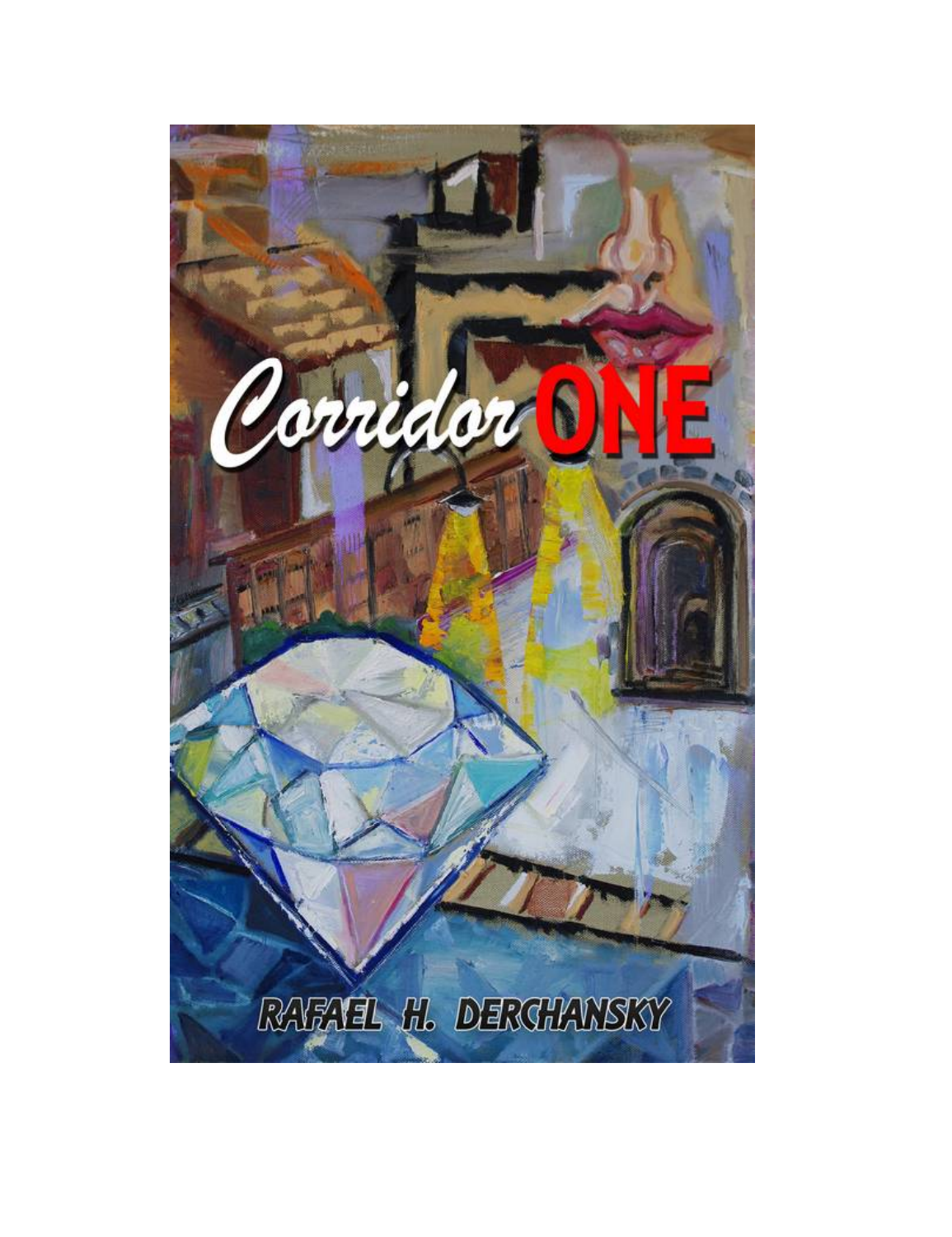#### Copyright 2015 by Rafael H. Derchansky Published by: Rafael H. Derchansky

This ebook is licensed for your personal enjoyment only. This ebook may not be re-sold or given away to other people. If you would like to share this book with another person, please purchase an additional copy for each recipient. This book or any portion thereof may not be reproduced or used in any manner whatsoever without the express written permission of the publisher except for the use of brief quotations in a book review or scholarly journal. If you're reading this book and did not purchase it, or it was not purchased for your enjoyment only, then please return to your favorite retailer and purchase your own copy. Thank you for respecting the hard work of this author.

> First Printing: 2015, ISBN 978-0-9940642-2-6 <http://www.rhdera.com>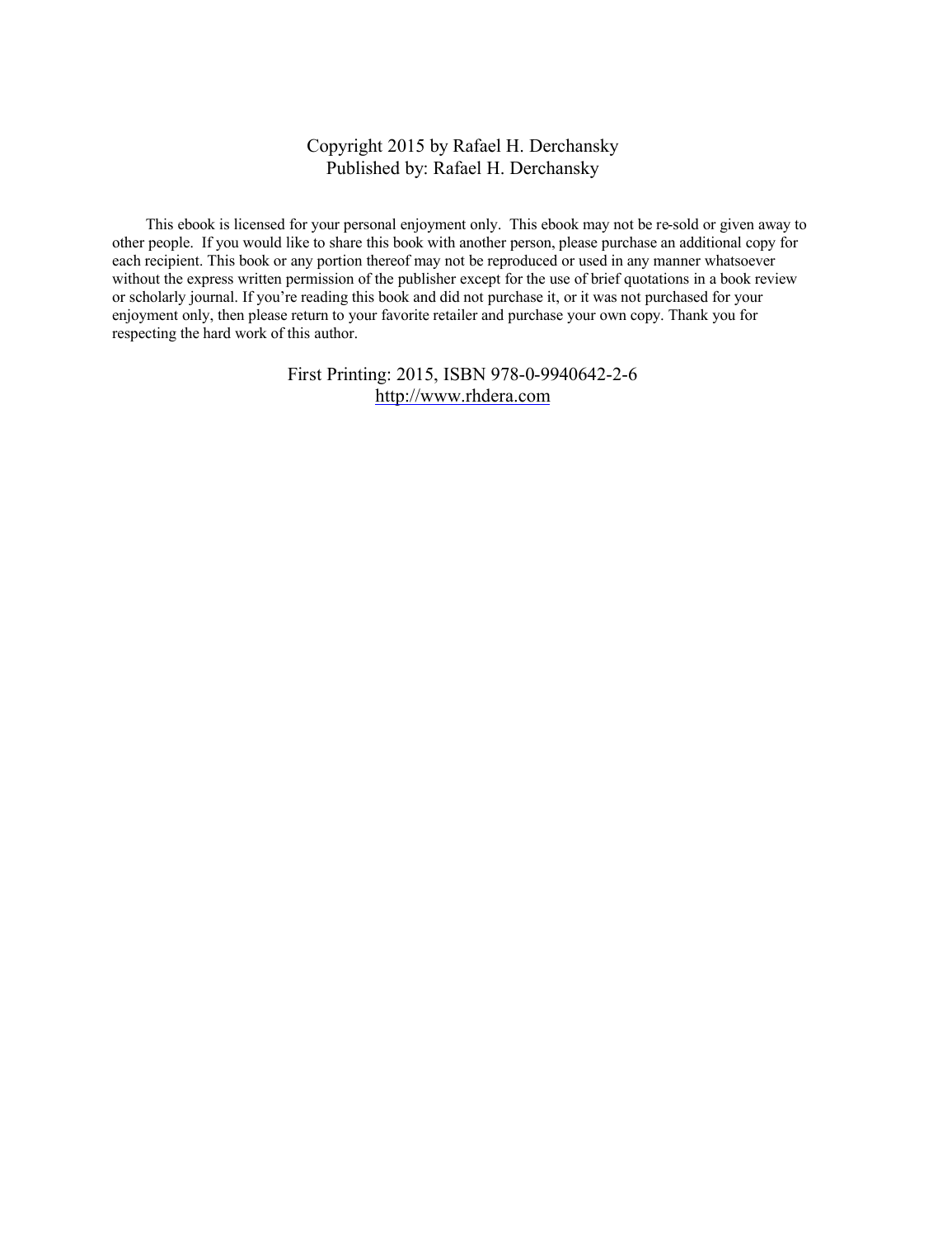# **Dedication**

This book is dedicated to Mikhail Derchansky and Jacob Kogan who taught me the true values in life, and to their grandchildren Miron, Issack, Iris, Efrat, Yanir and Adam. It is my hope that they will carry the legacy of their grandfathers in their hearts forever.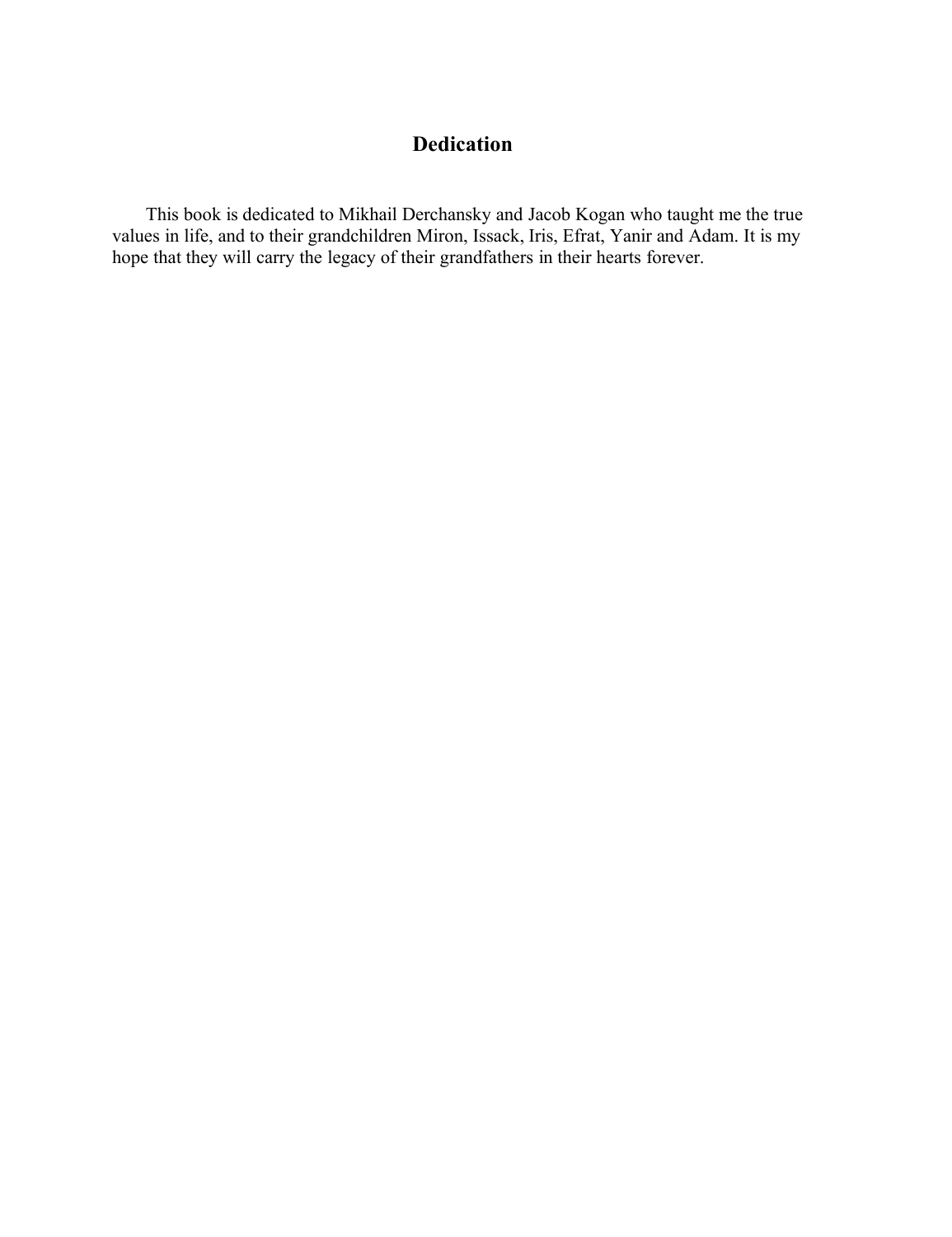# **Contents**

Acknowledgements Prologue Roman's Diary Kerzhaks Navigation Company Team Yellow Raincoat Twin Crowns **Investigation** Chapter without a Name **Catacombs** SHOMEA-1 **Geneva Surprise** Victor Action Plan Underground Walk Diamonds Freedom We are Survivors About the Author Connect with Rafael H. Derchansky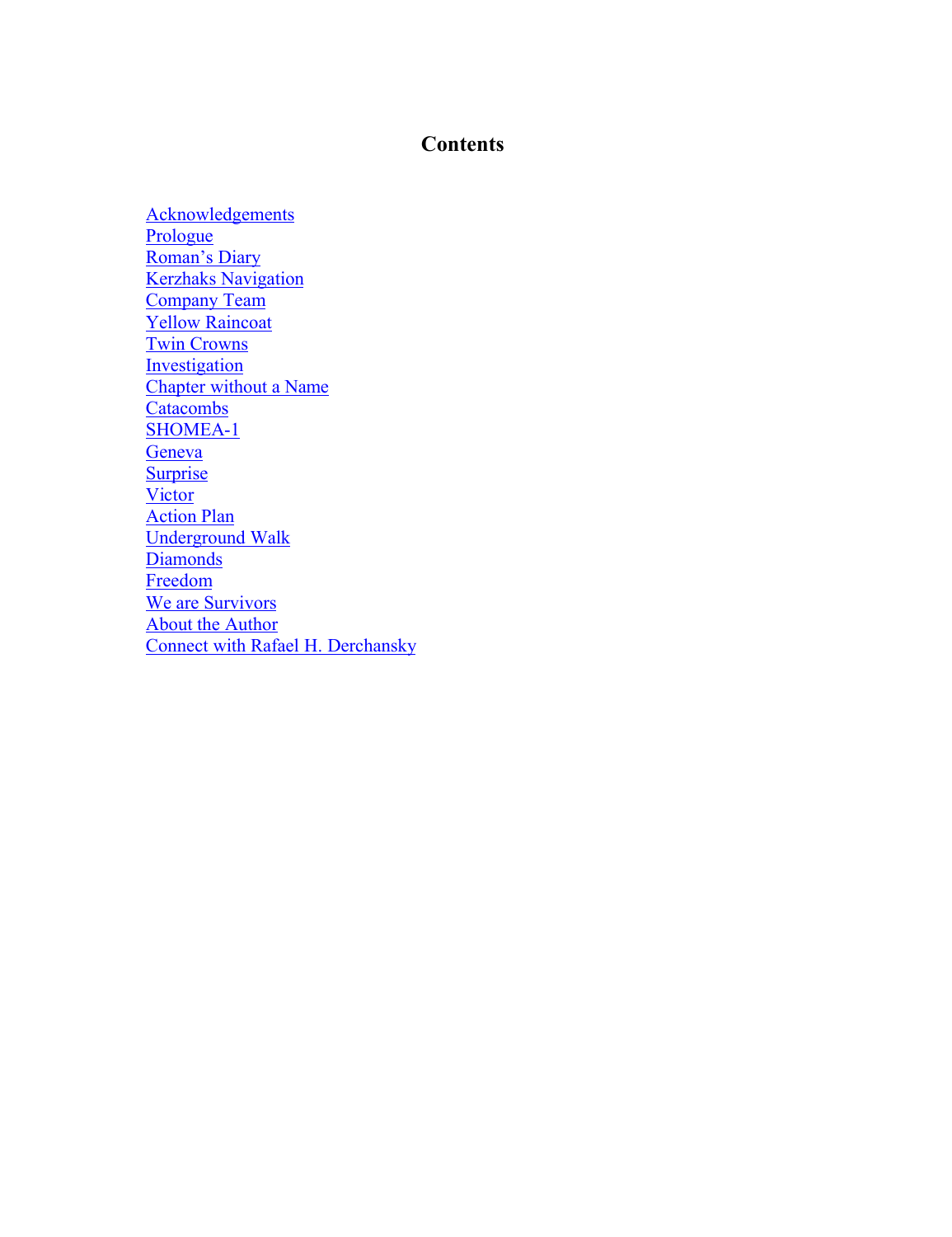### **Acknowledgements**

Only now, after having completed this book and as I go through my manuscript before its publication, do I fully understand the value and the great amount of work that was done by my many supporters and editors.

I am extremely grateful to Edith Krohmalnik, a student at the Faculty of English at the University of Toronto who took the first crack at more than 21 parts of this text and always found the time to edit between her exams.

My gratitude extends to Genya Ryzhik, professor of English at Humber College, who thoroughly went through the manuscript page by page, line by line, word by word, marking it with her red pen.

I am also sincerely thankful to Inbal Solomon and Mila Teovanovic for providing invaluable feedback and support, and for spending countless hours with me and the many characters you are about to meet.

Lastly, I thank my family, who helped turn my dream into a reality by editing and proofreading, followed by more editing. To them goes my love and deepest appreciation. This book could never become a reality without their support. Thank you.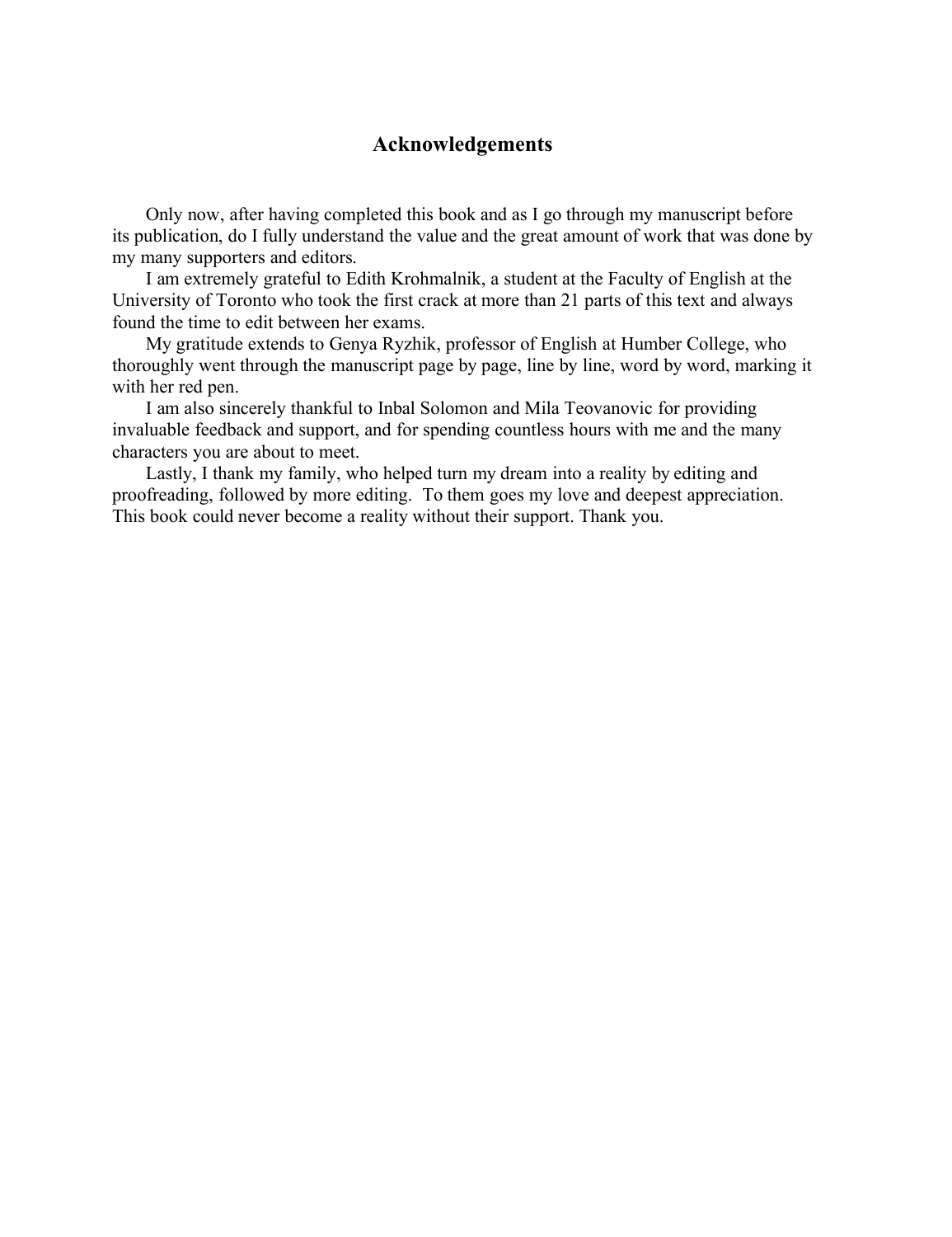# **Prologue**

"It took me a long ten months to restore all of the memories. Ten months, day and night – especially at night – lying in bed and trying to recreate what happened more than twenty years ago. Picture after picture. Faces, one after another. My brain jumped from one event to another without any logical explanation or connection. One second I was in one place; the next second I was months, or even years away from the memories I had just recalled.

I was trying to restore all I could remember, bringing new and once forgotten details to light. Frame by frame, I returned to the beginning of my story, restoring faces, places, events and conversations. Where does reality end and fantasy begin? Was it really me? Is it all a part of my imagination? I am correcting myself, hoping that my memories are stored and therefore become real.

And now, after ten months of torture, I am finally ready to write it down and examine it slowly, surely and in great detail."

"From the day you're born, till the day you die

You're learning how to survive

Surviving loneliness and cold

Surviving love and getting old

Oh, what better reason to survive

Than live a sparkling, joyful life"

Tamara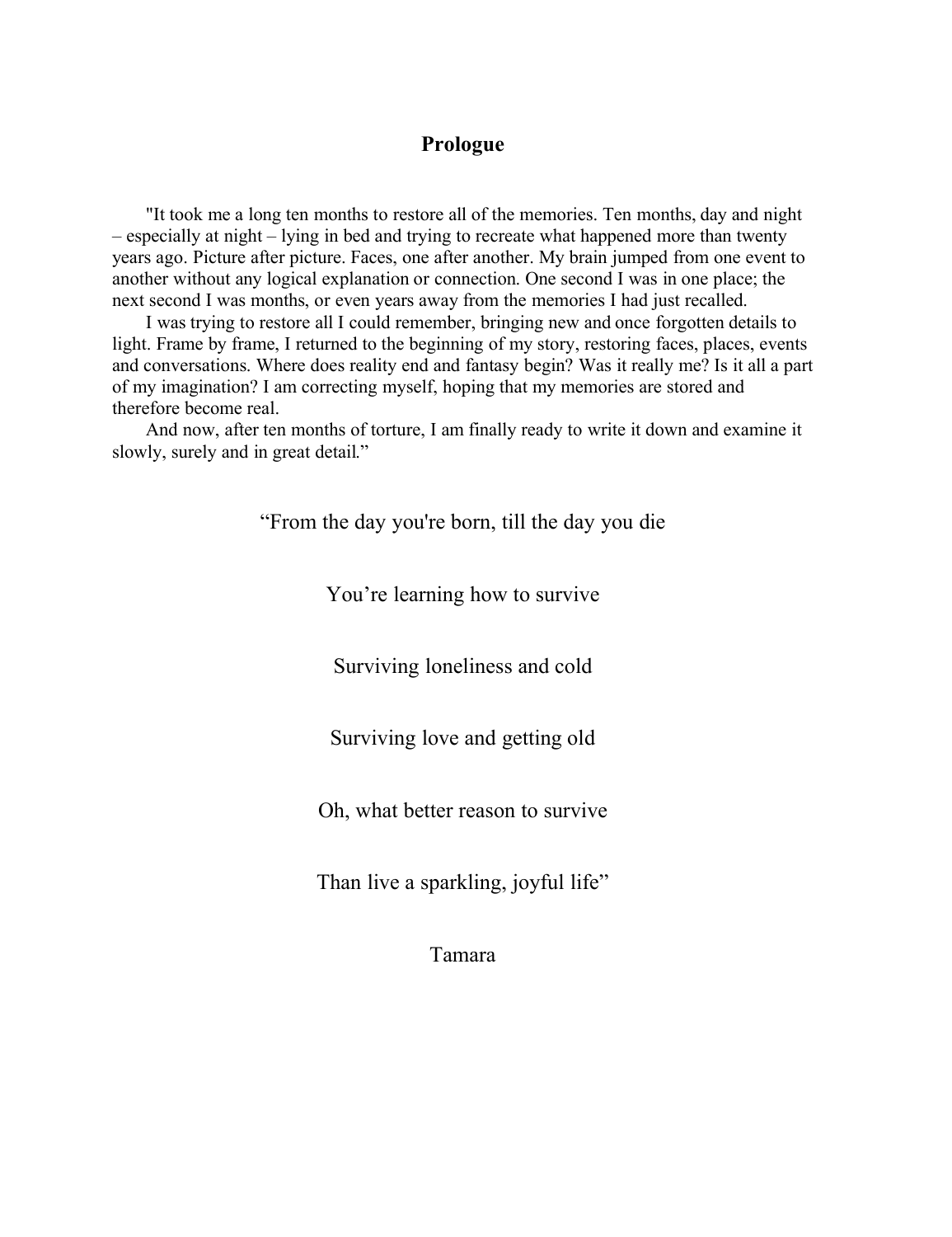#### **Roman's Diary**

Dina woke up, sensing that the airplane was in descent. A short glance at her watch revealed that she had been in the air for thirteen hours. A long flight. Thanks to the comfort of business class and the sleeping pill she'd taken, the time had passed quickly. She had never been a big fan of business class and preferred to travel in coach with 'real' people, observing different behaviors, having conversations, making new friends. But this was a long flight, and she wanted it to pass quickly and forget all the unpleasant client meetings from last week. The pilot announced the estimated landing time and expressed his gratitude to all the passengers for flying with his airline. Dina began preparing her passport and customs documents, which a flight attendant left neatly on her tray table while she had slept.

The plane landed and the long walk to customs slowly brought her back to reality. She checked her cell phone for messages and started planning the work to be done on the weekend. Today was Friday and the day was already planned. She tried to remember where she left the documents in her apartment before her departure a week ago. The customs line was relatively short and today, passing without a chained briefcase attached to her left hand or rolling behind with important artifacts, would make getting through customs a piece of cake.

"Good morning, Miss Greduer. How was your flight? Anything to declare?"

The voice of the customs officer grounded her, and she answered politely.

"The flight was OK, thank you for asking. No, nothing to declare today. "

"Have a great day, Miss Greduer. Say hello to your team for me."

"I will. Good day to you too. "

*Since when did my team become so popular?* 

She moved quickly toward the airport exit, straight to her usual pickup spot, having to artfully maneuver between people, luggage and 'welcome home' signs.

The sun was shining and today, April 15<sup>th</sup>, was a perfect spring day. She stopped, took out her sunglasses from her briefcase and looked around from right to left. She found her driver standing near a black shining limousine.

"Good morning, Ma'am." he opened the door, and Dina found herself in a comfortable seat with a fresh air-conditioned breeze blowing against her face.

"Good morning."

"How was your flight? Where are we going? Office? Home?"

The moment her brain recognized the word 'office', her eyes reflectively scanned her dress, looking for perfection. Shoes, okay. Pants, okay. Shirt, okay. Hands, okay; then she stopped. No way am I going to the office now.

"Please go home and stop near a grocery store. I think I need milk. "

"Will do" was the short reply from the limo driver.

The car slowly moved out of the parking space and within two minutes, was on the highway, racing home toward her regular duties as the owner and executive of MirexGlobe.

It took more than twenty minutes for the limo to get to the back door of her condo building, the usual spot Dina used to get into the lobby. During the ride home, she was concentrating on reading the messages left by her staff over the last two days. Even when the driver stopped near the grocery store and went out to buy her milk and bread, her eyes were glued to the screen.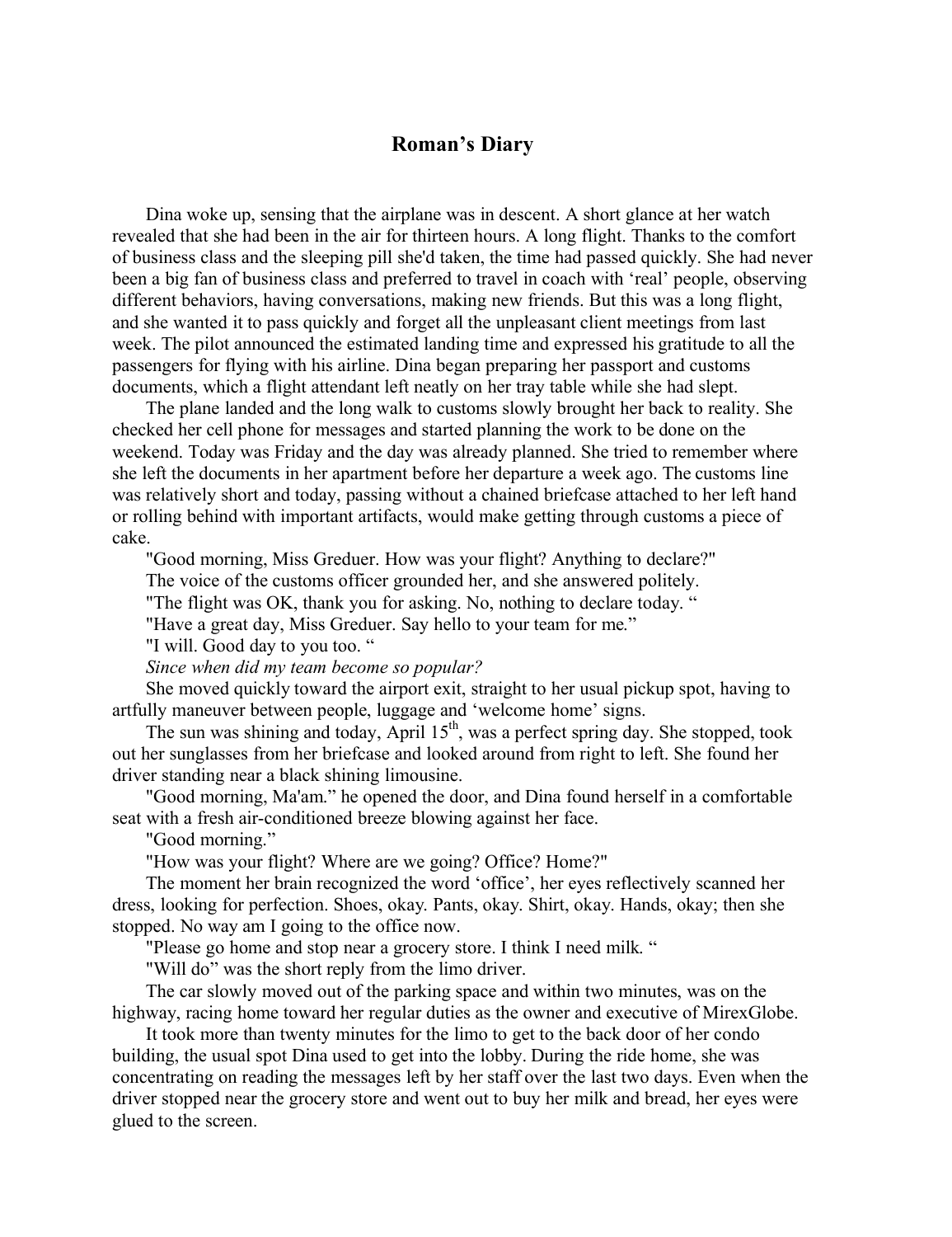Her small business was her entire life. She established MirexGlobe approximately seven years ago, two years after graduating from university, and it took her a good five years to build her reputation as the top expert in her field. Throughout all of these years, she could still hear her father saying, "We are here to survive, and we will do what it takes to survive. We are survivors. "

She was an expert in forgery investigation. Her clients comprised of private individuals, governments, affluent businessmen, auction-houses and sometimes, people with a 'shady' past. Her company had three employees and MirexGlobe was careful to avoid court appearances at all costs. Her contracts always highlighted that her job ended with sharing a proof of forgery or authenticity; she always came up with solid evidence but never agreed to court or committee appearances.

On her ride home, she found about a dozen envelopes in a cardboard box left on the seat of the limo. Some of these were from clients, which she left to her assistant, Tamara. Some were from Gregory, her chemical and compound analyst, probably concerning the final results of his investigations. She marked these as 'Need to Read'. One of the documents was from Igor, her day-to-day detective, whom she jokingly called 'Igor Holmes', which described a series of pictures he had analyzed for a case they were slated to present to a client next week.

The door of the limo opened, and she pushed the box of the envelopes away as she slid out of her car seat, feeling some pain in her back. *Possibly from sitting too much on the plane or from being in an uncomfortable position in the limo* she thought.

"Miss Greduer, do you want your luggage in your suite or should I leave it with the concierge?" asked her driver.

"Leave it with the concierge please - they know what to do with it. Thank you for a quiet ride. Tell your boss to include your tip in the bill as usual, and please take the envelopes I left on the car sit to my office."

"Will do, Miss Greduer. I highly appreciate it. Have a great evening."

The limo moved away slowly from the back entrance as Dina stepped into the lobby, hoping to get into the shower as soon as possible. Her luggage had already been brought in by the concierge, who waited near the door.

"Miss Greduer, luggage as usual?"

"Yes. The green bag to the laundry, and the rest, please bring into my suite. And thank you for watering my plants. "

"No problem. Your mail is on the kitchen table. By the way, Miss Greduer, you had a visitor come in looking for you three times this week. "

"A nice young man on a white horse?" Dina smiled.

"Not really. He was young but he rode the bus every time. I told him that you were away as per your directions, but I did not tell him when you were coming back, as you requested. He was persistent and waited for an hour every visit, and he left an envelope with me on his last visit. I put it with all your mail on the table. "

"Great job. Did they fix my elevator?"

"Not sure. One second," He reviewed the log file for a minute. "No, sorry. They're still working on it. It says that they ordered the parts and they'll be here on Wednesday. Could you please sign this form, to allow the technician to enter your suite if you're not home?"

"No problem" and Dina signed the form.

"Thank you." She stepped through the doors of the public elevator, wondering why the hell she was paying extra money to have a private elevator that was not working half the time.

The condo lights were turned on and the city looked grey and boring from the twelfth floor. Dina looked around, put her briefcase and laptop on a table, and moved to the bedroom, removing her shoes on the way to a long-awaited shower.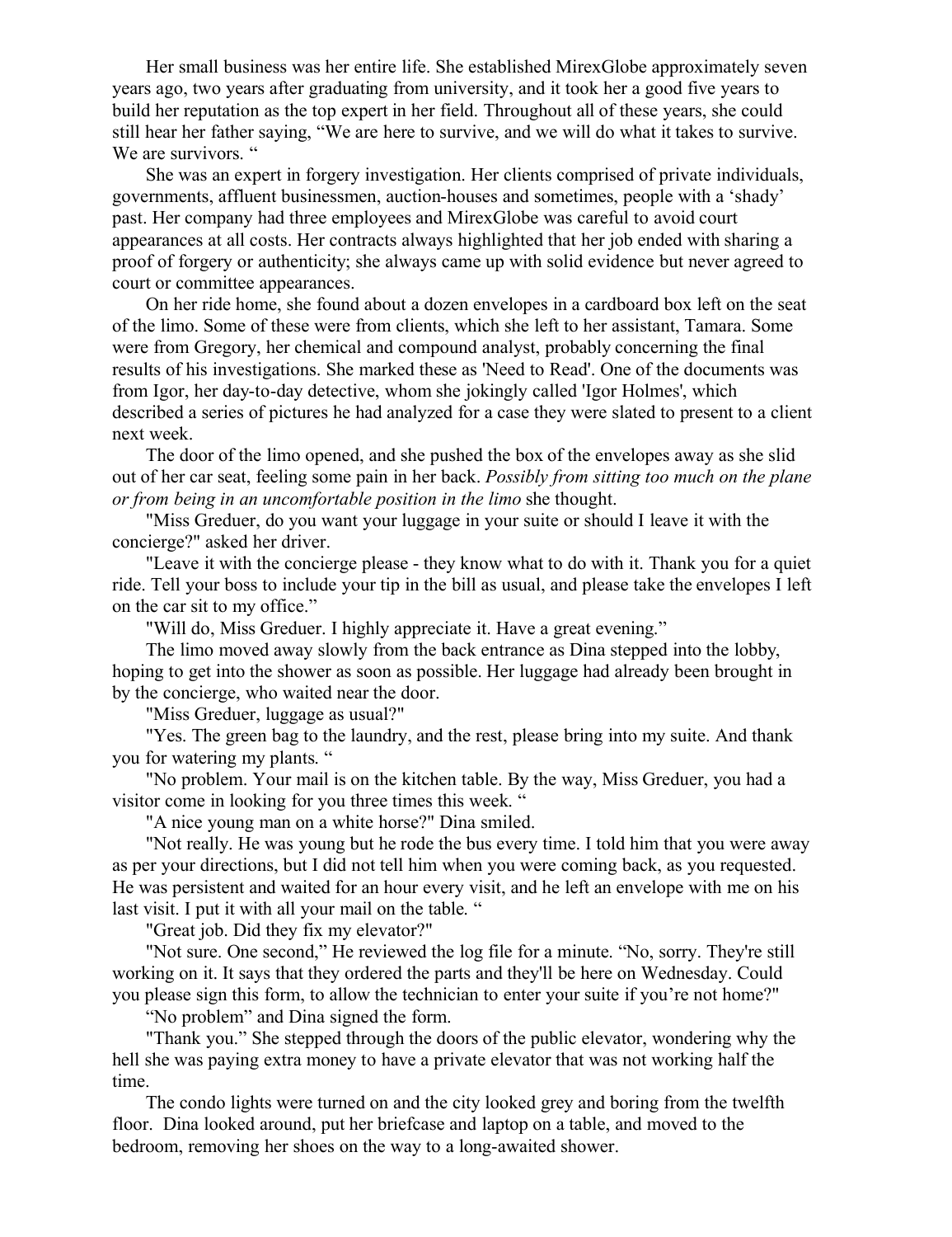Her happiness was cut short by the loud 'you-must-answer' ring of her phone, which she picked up in her underwear and bra.

"Hello, Dina. "

"Is it you, Holmes? Leave me alone. I'm on my way to take a shower. "

"Wait, Dina. I know you read my report. What are your thoughts?"

"Igor – I'm your boss and I'm telling you to call me in an hour or call Tamara, please. I'm as dirty as a pig. "

"Dina, the dress is authentic, the fabric is from the 17th century. The dirt in the pockets is also from the right region in Holland, I checked with Gregory; everything points to us dealing with the authentic clothing of a King."

"You aren't listening – call me back in an hour, and if you're wrong, I'll remove the Munich museum's commission from your fat monthly paycheck. Am I clear? To be even more specific, you have an hour to check the small rip I saw in your photograph of the dress near the left pocket, do a spectrum analysis, and tell me when and how it was ripped. Are we on the same page?"

"Dina, go take a shower. I'll call you in an hour."

The line went silent, Dina left the phone handle off the hook and with a smile and a little dance, moved through the shower door.

Dina showered quickly, put the phone back on the hook, and a short while later, blues music was coming from the bedroom as she was half-sitting, half-lying on the sofa. Blues always made her feel both relaxed and charged with energy. At work, the sound of blues was a necessity; it helped her concentrate and do things efficiently. She could not explain this phenomenon.

It took exactly one hour for the phone to jump back to life with its Brrrrrrr sound. Igor Holmes was on the line, and she could guess from his greeting and his tone that something was wrong.

"Take my paycheck and burn it."

"What's wrong?" asked Dina.

"I don't know how you do it, but either I'm an idiot or you're a genius. I checked the rip that you mentioned again. It came from a sharp object. Any object can do it and I've verified that the rip is indeed one hundred and fifty years old. But when I put a needle under the rip to bring it closer to the microscope, I noticed a small amount of a white residue. I asked Gregory to have the powder analyzed, and guess what he found? It's twentieth century laundry detergent! That's quite surprising since this dress had supposedly been in a museum for a hundred and thirty five years, under a glass cover with humidity control. Like I said, you're either a genius, or I'm an idiot for having missed this," Igor almost screamed.

"Relax, you're not an idiot. We're just dealing with very smart people."

"I need to redo all the work from the beginning - except now I need to prove the opposite."

"Relax, Igor. Ask Tamara to give me a call please, as soon as possible."

"Okay. Ciao."

Dina thought for a moment as she moved from the sofa to the kitchen table. She poured herself a glass of water and went back to the sofa. It took almost ten minutes before Tamara rang.

"Welcome back. I guess our quiet life is over. It's 10pm and I'm calling you, as per your request."

"Hi to you too, Tamara. We don't have time, sorry. The Munich museum is going to pay a quarter of a million Marks to the Japanese for a forgery. Call the Japanese seller and inform him that we know this is a fake and that we will report our findings to Munich immediately after we end the call with him. However, because we are professionals and as we know how important his reputation is in this small, tight-knit community, gently suggest to the seller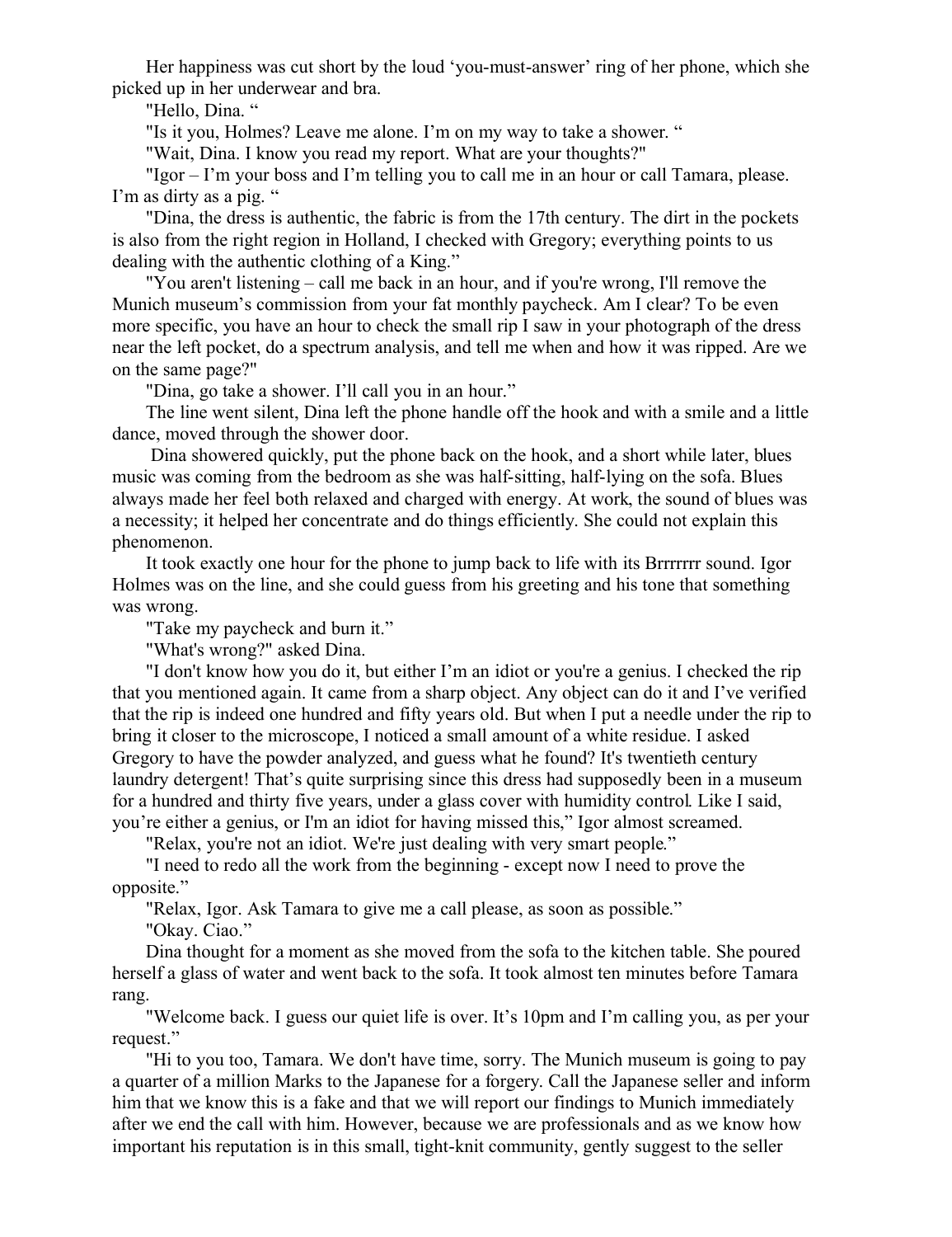that should he choose, for a small lump-sum payment of \$100,000, we'll be willing to postpone the delivery of our report by 24 hours. This should give him ample time to cancel the sale, withdraw the forgery, save face with Munich and trigger the 'exit clause' in our very own contract with Munich, by which we will no longer be required to share the results of our analysis. The secret will be safe."

"Wait, Dina. That's twice the price we are charging Munich!"

"Yes, and if they won't agree, we will send the report to Munich immediately and the Japanese seller will be shut out of the trading world forever."

"Okay. Sometimes it's difficult for me to change sides, but I agree with you."

"Tamara, remember, we don't take sides. Our job is only to verify and analyze."

"Okay, okay. Do it your way. Good night, Dina, see you tomorrow at the office." "Good night."

As Dina replayed her conversation with Tamara, she smiled, and made herself comfortable on the sofa, soaking in the sounds of the blues.

*We are here to survive and we will do what it takes to survive. We are survivors.*

Dina's eyes closed slowly as the jet lag took hold. From the moment she sat comfortably on the sofa, the glass of water in her hand felt as if it weighed ten kilos. She knew what to do; it had happened many times already. She needed to put the glass back on the kitchen table, otherwise she would wake up tomorrow in a pile of water or, even worse, a puddle of water would appear all over the Persian carpet that she so adored. Overcoming the unusual heaviness, she stood up and moved slowly toward the kitchen table, her left hand rubbing her eyes to keep them open. She smiled, covering a distance of two meters before landing in a kitchen chair. *Mission accomplished.* She smiled again as her eyes met the pile of mail left on the kitchen table by the concierge. Her smile disappeared. She cursed and took a minute to think of what would happen if she opened the mail tomorrow.

She could, but what if some mail was work related? The weekend would go to waste. As she was searching for a compromise, her eyes slowly closed again. Okay, she decided, I'll open some of the mail now. She slowly moved the pile of letters and magazines toward her body and, with only one eye open, started to separate magazines from letters.

The process was easy - magazines were pushed to the end of the table and landed on the floor, a kind of childish game that gave her some satisfaction. Letters went to the right side of the table, and she smiled again. There weren't so many. There were two big envelopes, one brown, one white, and a dozen regular ones, some from the bank, some from the cable company, and one or two advertisements. She huffed and pushed them from the table. She smiled again as the falling envelopes reached the floor, and the sound of it made her feel like a little girl again. She experienced happiness not only from the process, but also from her sleepy condition – *I'm Superwoman, I'm a robot* – and she smiled again, a happy smile.

She stopped for a second and started to open envelopes one by one. An invoice for the dishwasher repair. A cable bill. An electricity bill. An invitation to her condo Board meeting - these letters flew directly to the floor. In three minutes all the small envelopes were open and sorted. Now it was time for the big ones. She placed all the envelopes into a single pile, knowing that the first white envelope was the court invitation she had been awaiting for over a month. Some of her clients insisted on seeing her give a testimony in court even though she would never dream of such a thing. She would even go as far as having her clients sign a contract attesting never to invite her to court, but some tried their luck. From time to time she got phone calls from court clerks and follow-up letters. The first white envelop parachuted to the floor, joining the others, producing again the noise of happiness.

Dina looked at the brown envelope with one eye open and slowly, like in a dream, read its inscription.

*Dina, I'll be in town next week. Hope to see you, R.*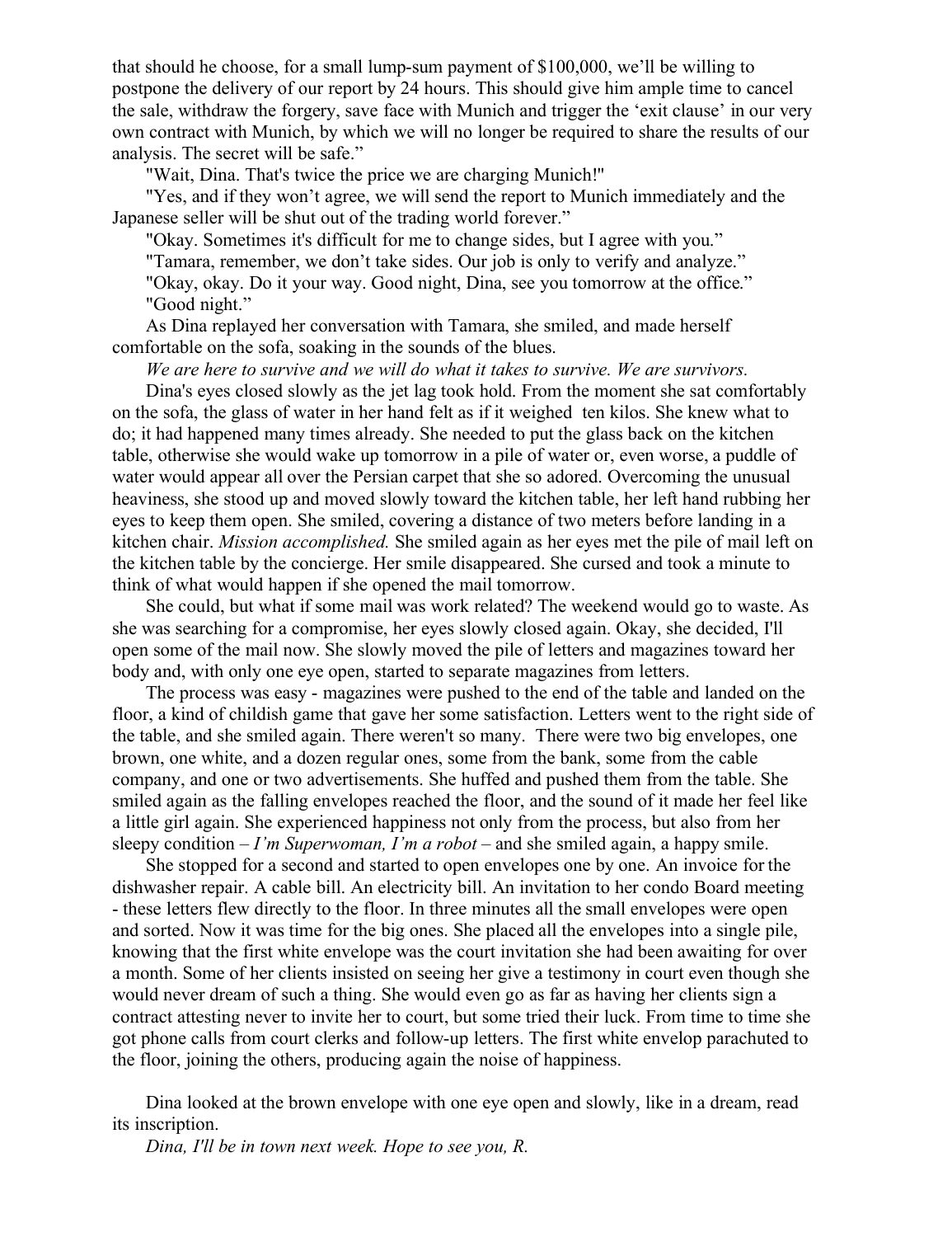Slowly, she opened her second eye. Her facial expression turned surprised and inquisitive. A handwritten greeting with no return address and no stamps. It had been a while since Dina had received handwritten greetings in large mysterious envelopes. It got her attention. She hesitated. *Take it and open it, or do it in the morning?* The size of the envelope had also been suspicious. Something big was in it. She took it in her hand and flipped it over several times.

#### *Dina, I'll be in town next week.*

Analyzing items around her had become second nature. Even though the handwritten sentence was short, she was certain that it was written by a man. The brown colour of the envelope indicated that it was from a convenience store; their big brown envelopes were made from cheap recycled papers. The envelope had a visible line in the middle, telling Dina it had been bent, probably for the convenience of transfer.

She became irritated by all the thoughts going through her head and stood up from the kitchen table, ready to finally move into the bedroom. As she got up, her right foot slid on top of the papers on the floor. On the verge of losing her balance, she grabbed the top of the kitchen table with both hands. Scared and shocked into instantaneous alertness, she realized that the brown envelope was in close proximity of her face.

"Damn you" she said out loud. She never had been superstitious. "Okay, I'll see what you have inside. "

She took the letter opener that she had used for all of the other letters and ripped the brown envelope open, lifting it up from the corner, waiting to see what would come out. A bunch of letter-size pages, around 30 to 40 held together with a metal clip, fell out. Dina recognized that the larger pages were photocopies of the smaller originals that they were clipped to.

The color of the originals was dark yellow with horizontal blue lines. They looked like standard banknotes. She needed more light to recognize what was written on them, but even without light she was able to see that they were handwritten in blue, or maybe black, ink.

As she moved towards the kitchen dimmer switch, she caught a brief glance at the wall clock and noticed that it was quarter after eleven. Dina turned the dimmer all the way up and the kitchen was instantly brighter. She was back in the kitchen, this time carefully going around the papers on the floor. Now, with all of the pot-lights working to their maximum, the kitchen table looked as if it was under a projector, thanks to the extra light Dina had installed when she moved into the condo six years ago.

She sat comfortably on the chair and began browsing through the first page, slowly going to the middle of the pile, then to the end and back to the beginning again. She noticed that the handwritten letters became smaller and smaller as she moved from the first page to the last. Towards the end, the writing was so small that the last page alone probably contained the same amount of written lines as all the ten previous pages combined. The colour of the ink was also alternating between dark blue to black and sometimes red, and she noticed that some paragraphs and even pages were written with a pencil. The handwriting seemed like that of a child, and she wasn't sure whether it was a boy or a girl. Some lines were written under intense pressure, making words and sentences jump over the blue horizontal lines of the page.

For some unknown reason, she got a warm feeling holding the papers in her hands. She didn't understand why, but she was now ready, with some surprising pleasure, to read the first page. She felt a familiar feeling just holding these pages in her hands. Something warm and homey.

Dina stood up, opened the refrigerator, and tried to find the energy drink that she usually had well-stocked in her fridge. Tonight, it seemed she was fresh out of this staple. Coming back to her seat and taking a small sip from the glass of water on the table, she moved the first page close to her face and began to read.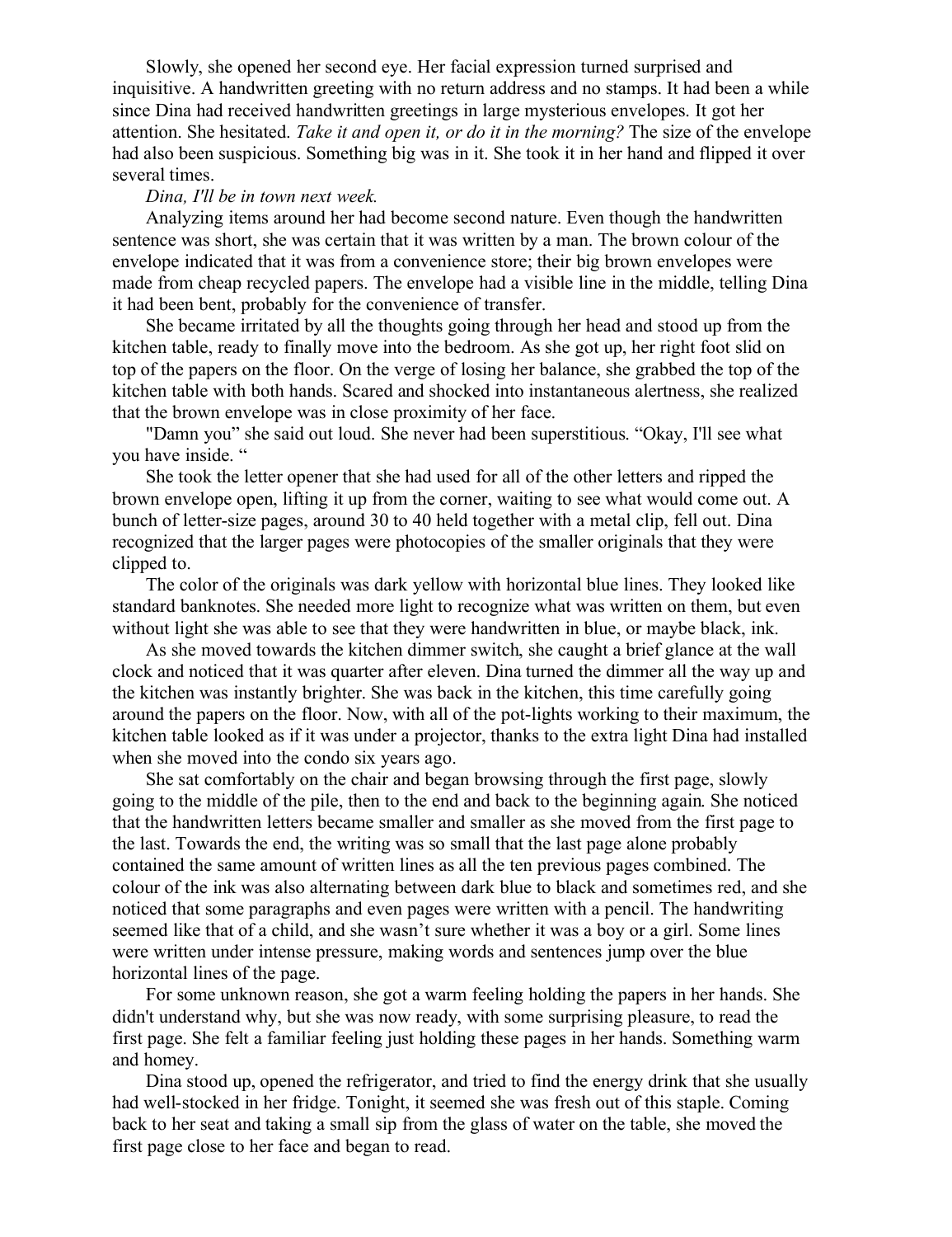*Today is day one and I have my fresh diary, given to me by my dad. Today he informed us – me and Dina - that we are going to move again.*

Dina's hand, the one holding the page, began to tremble. She opened her eyes wider and read the first line again. Shock raced down her spine. She felt like she was sitting on ice - her entire body went cold. Her vision blurred. She knew she was going to faint if she didn't change her sitting position. She stood up fast, as fast as she could, as if somebody had poked her behind with a needle. With the sudden change of position, she felt a loss of energy and power, but her brain moved into a defensive mode as she fought to regain consciousness. She took the glass of water again and emptied it.

*No, it's not possible*, was the first thought that went through her head. *It's not possible, it can't be real.*

She took the envelope in her hands from where she had dropped it in her state of shock and read it again.

"Hope to see you, R."

If it was a miracle, then R might've stood for Roman, her only older brother, from whom she'd been separated 20 years ago. She remembered the evening when their father told them they needed to move yet again. She did not remember that they moved before, but she'd only been six, and she could still clearly see the pretty doll that their father had given her, and the diary he had given Roman. It was his way of consoling his children for their upcoming move to a new place, to new friends and to new environments. Roman was happy and smiled at his father's gift; he was nine years old, and for a long time he'd wanted a diary.

Dina decided to take a quick break before going back to reading. She took a glass and poured water in it, took a sip, and sat back down, still shaky and weak, feeling heavy and nervous. One part of her wanted to continue reading, but the other part was scared and shocked by the sudden resurgence of the sibling from whom she'd been separated. Her eyes watered, and tears came down her cheeks, from sadness and from happiness. She may have found her brother again, and this hope drove her back to the page resting in front of her on the table.

Dina took a deep breath and continued reading.

*It was our third move in two years.*

Dina stopped reading. She didn't remember any other moves. Even this one was hazy in her mind. But maybe… She had been only six years old. Maybe.

*Dad told us we will be moving in the evening. Dina was sleeping when dad told me the car was waiting outside and asked me to move quietly so we wouldn't wake our neighbors. Dad took Dina into his arms and we slowly moved through the building's corridor toward the first back door of the first floor where a small minivan was waiting. We had only one briefcase, and dad had his usual backpack that he always carried on his shoulder.*

Dina stopped reading again. She recalled dad's backpack, but now it was clear why she didn't recall the move - she'd been asleep.

*The car took us to the train station. We traveled three days and three nights and changed trains three times. I lost track of all direction, and when I asked dad where we're going, he answered with a smile. "You'll see, Roman. You'll see. "*

Dina stood up. Three days and three nights. She remembered something. Yes, the train stopped sometimes for half an hour, and dad would jump onto the platform and buy cartons of fresh berries from the local women who were always there to serve the travelers.

Some images flittered through Dina's mind, and an idea came to her. She stood up and started to open several shelves on her work desk, looking for a notepad she could write on. She decided to compare her memories to the ones written in the diary. This way, she believed, the entire memory could be recorded and complement Roman's notes. She imagined that the photocopied pages were of Roman's actual diary notes. This is good. This is great.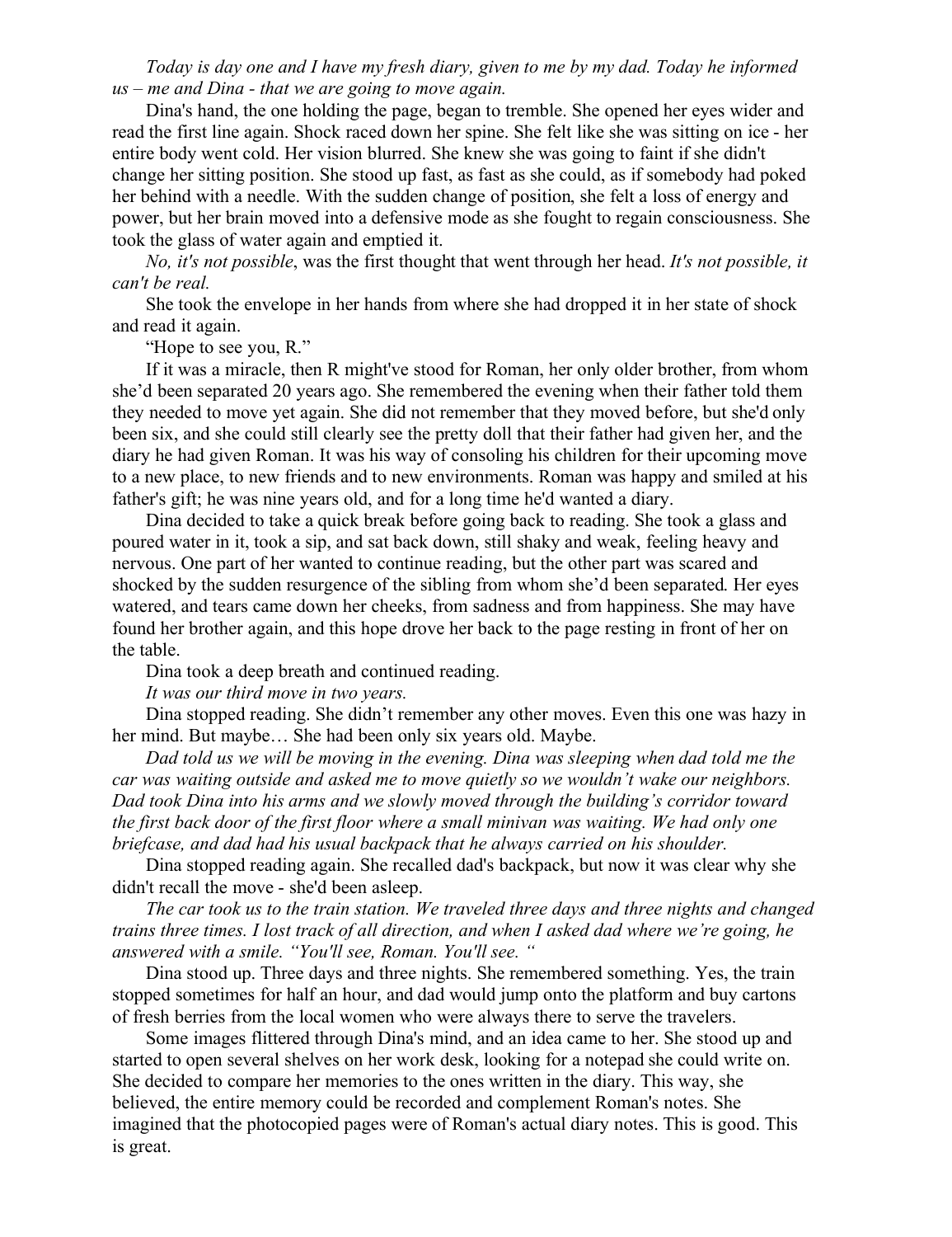*After our long journey, we found ourselves in the middle of nowhere! Dina was annoying and asked dad to go to the washroom every hour. When we finally got off the train, the only thing we saw were a few houses, a water tower, and the station house, all surrounded by a green forest. Dad mentioned that somebody was coming to pick us up and bring us to our new home. It took around one hour or maybe two before a small green car showed up on the road, creating a big dust cloud behind. The car sounded very loud and Dina was scared.*

Yes, Dina did remember the green car. She'd been behind her dad holding his leg when the car pulled up near the station house and one big, dirty man came out, shook dad's hand, and helped him with their briefcase.

*"Our new home" is actually one room, with no kitchen and no washroom. To pee, we need to go outside. We are in a village. It has forty similar houses. I counted on the second day we arrived. It has one small store with nothing in it. One day each week, a green car brings bread and some cans with food from the store. The local people are nice. We don't have school. When I asked dad where the school is, he said we are going to have our regular classes at home. He will be our teacher and our mentor.*

Dina took a pen and marked "Memory #1" on the top line of the page and started writing: "The village people were nice to our family; it took less than one week for Roman and I to have plenty of friends. Roman was popular among the local boys. He was tall and could match anybody his age in physical prowess. I had two girlfriends, Anna and Maia, who became my childhood best friends." Dina stopped and went back to Roman's diary.

*Dad found a job at the local repair shop. He can repair any small item, from watches to sewing machines. He also volunteered to teach math and physics to the local children from the ages of eight to sixteen.* 

Dina smiled and "Memory #2" appeared in the middle of the page. "I recall the evening classes dad taught in our room. I wasn't allowed to participate and was supposed to sit outside or in the corner of the room, and when he asked questions, I always knew the answers and tried to show off. It was easy for me; I had a good memory and tried to please dad, but he always looked to the others for the answers and gestured me to keep quiet with his hand. Finished, Dina started reading again.

*Summer was fun. Winter was difficult, cold and boring. Two years passed and Dina joined our class in the evening. She finally got a chance to answer dad's questions. This girl was a big show off! During last winter, we started having family time every Friday. Dad usually tried to come home early from his repair shop and we didn't have any classes on Fridays. Some days we were lucky and dad had some sweets for us too. I have no idea where and how he would manage to get them in our village.* 

Dina smiled again. She wrote down "Memory #3". She knew where dad was getting his sweets. One Friday, she spied on him and saw him going into Aunt Bronia's house on the outskirts of the village. Aunt Bronia would cook sweets using berries and birch tree juice, which locals collected in the spring. Dina would be in heaven when dad held all of the sweets in the big palms of his hands. Hands she adored so much. She also remembered a big, teninch pink scar on his left hand. The scar she loved to touch and stroke.

*Our family time*, Dina continued reading, *involved a tradition of sitting on the floor in front of the iron wood heater and dad telling funny stories, with Dina and I adding our own details, and even telling our own stories once in a while. Dad taught us to value our family. He repeatedly said to us "We are survivors".* 

*One Friday, a strange event took place as we were sitting and waiting for dad to come home. He was late and I started to worry. Where was he? It took an hour before the door opened and he moved inside the room completely covered with snow.*

*When I asked him what happened, he mumbled something, took off his coat, dusted off the snow and sat near me with a big smile. "Today I'm going to show you something*